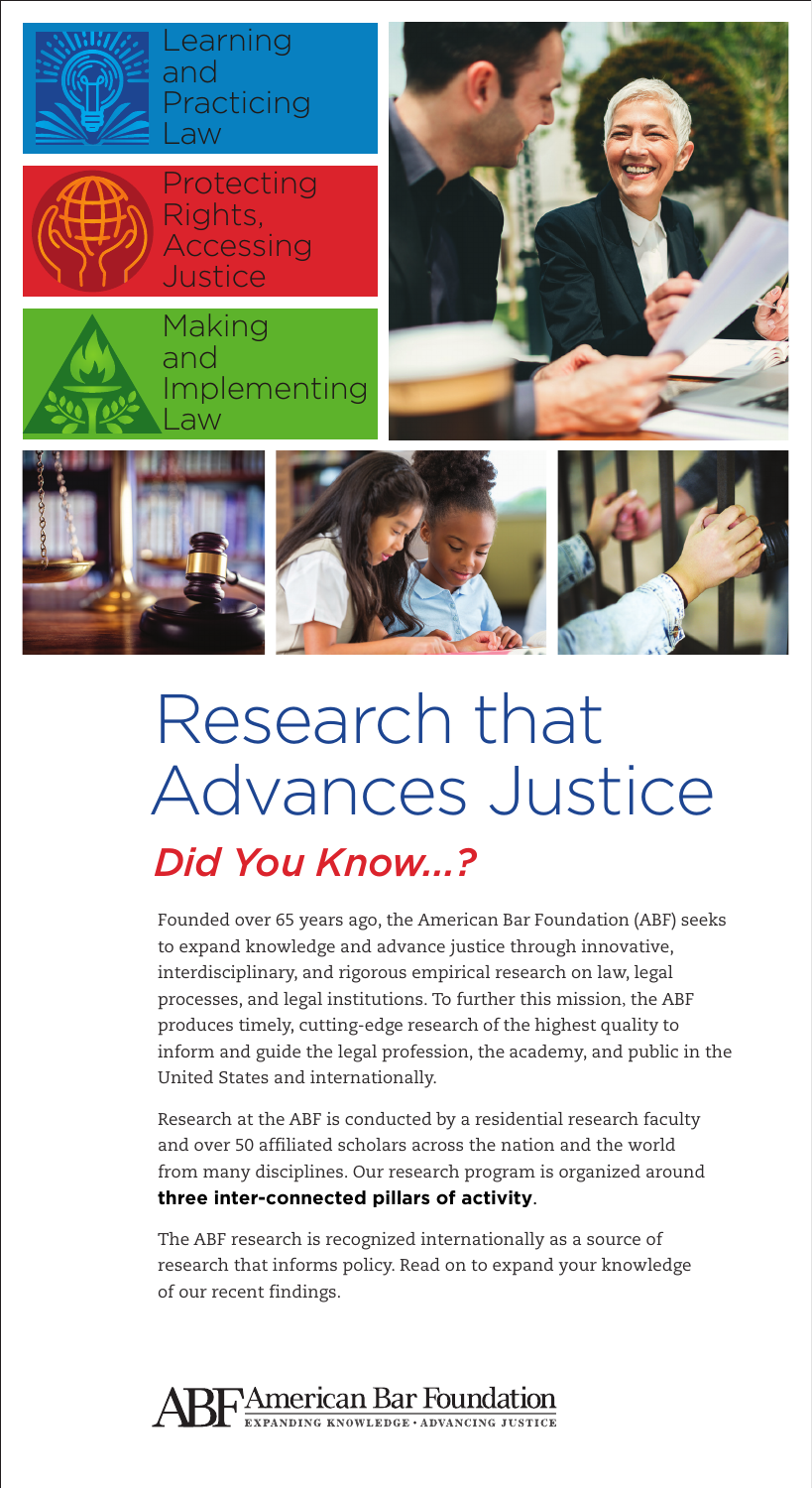

### Learning and Practicing Law

#### *Did you know…?*

- Research has shown that most lawyers who passed the bar in 2000 are satisfied with their decision to become a lawyer
- F[ull-time women attorneys still earn only 80 percent of what their male](http://www.nalpfoundation.org/bookstore#41) counterparts earn
- P[eople of color, especially women of color, are far less likely to have made](http://www.americanbarfoundation.org/uploads/cms/documents/ajd3report_final_for_distribution.pdf) partner in private law firms
- Most law schools are heavily tuition dependent for operating revenue. For onequarter of them, over 80 percent comes from tuition

#### *Did you know…?*

- Nearly 39 percent of U.S. tenured law professors teach in the 50 top-ranked [law school in the country, as compared to the remaining three tiers \(comprising](http://www.americanbarfoundation.org/uploads/cms/documents/after_tenure_report-_final-_abf_4.1.pdf) 129 additional schools)
- Educational levels of the mothers of professors of color and white women tend to be higher than white men
- [Despite the fact that most tenured law professors expressed overall satisfaction](https://onlinelibrary.wiley.com/doi/full/10.1111/lsi.12350) with their work lives, female professors and professors of color reported differentially negative experiences.

## Protecting Rights, Accessing Justice

#### *Did you know…?*

- A[pproximately half of all imprisoned persons in the U.S. are parents](http://www.americanbarfoundation.org/uploads/cms/documents/abf_research_brief_incarceration_v5_electronic_version.pdf)
- In high schools where parental incarceration is high, students whose fathers are in prison have just a 13 percent chance of graduating college
- [A high school student whose mother is in prison has only a 2 percent chance](https://journals.sagepub.com/doi/pdf/10.1177/0038040711431587) of graduating college
	- [—ABF researchers delivered these findings to a](http://www.americanbarfoundation.org/fellows/news/432) White House Briefing in 2013

#### *Did you know…?*

- R[esearch shows there is a link between increased gun violence in U.S.](http://www.americanbarfoundation.org/news/773) schools and periods of heightened unemployment —Research suggests the difficulties in the school-to-work transition contribute to an increase in gun violence in U.S. schools
- I[n neighborhoods with high rates of incarceration, there is a link to lower](http://www.americanbarfoundation.org/news/467) voter turnout in these neighborhoods by those eligible to vote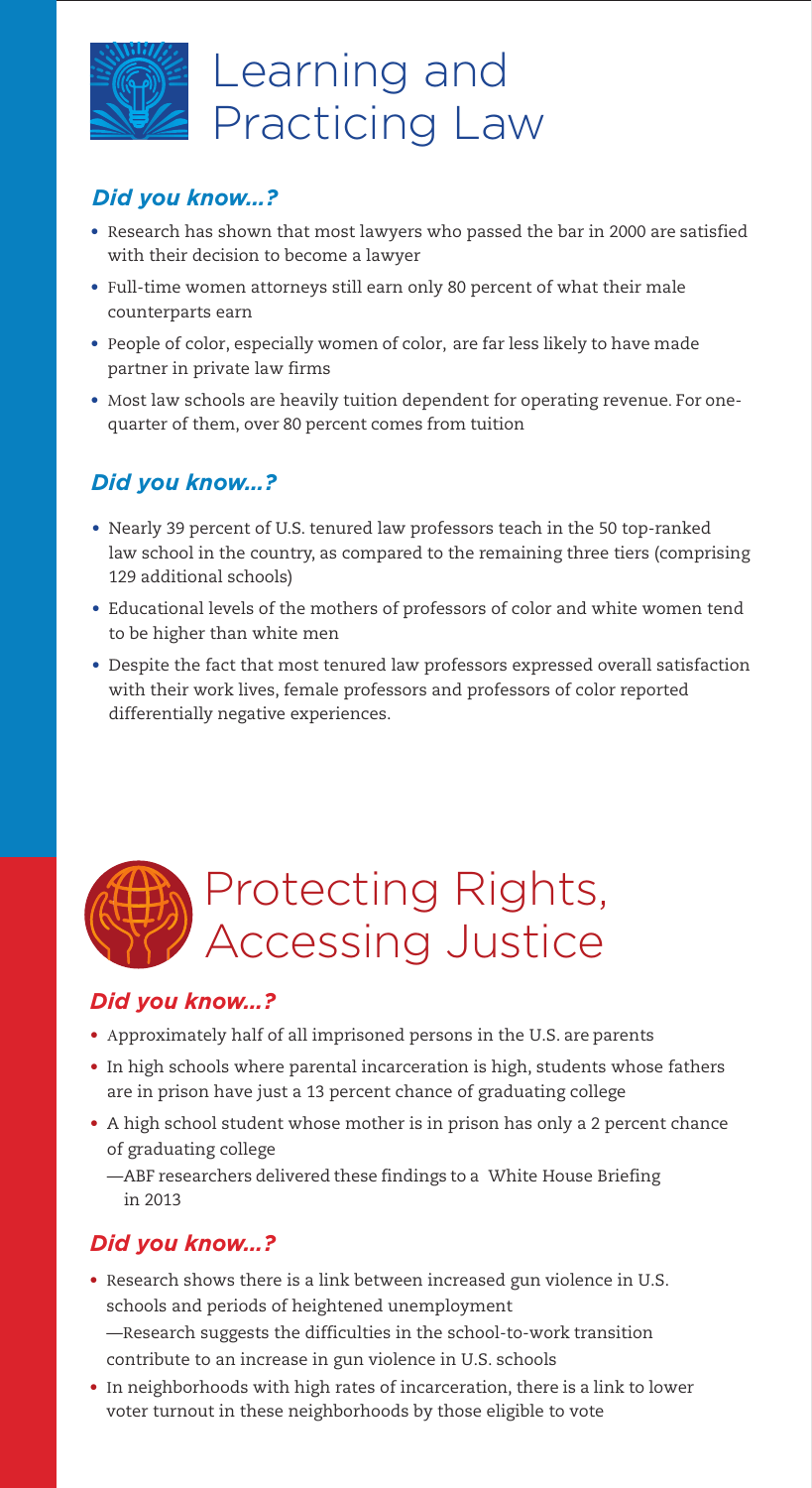### *Did you know…?*

- People are least likely to consult attorneys about problems involving personal finances, housing, healthcare, employment, and community needs
- M[ost Americans do not take their civil justice problems to lawyers or court](http://www.americanbarfoundation.org/uploads/cms/documents/sandefur_-_civil_legal_needs_and_public_legal_understanding_handout.pdf) because they do not understand these problems to be legal ones
- W[here someone lives plays a huge part in whether they can get access to](http://www.americanbarfoundation.org/uploads/cms/documents/sandefur_accessing_justice_in_the_contemporary_usa._aug._2014.pdf) civil legal services

—ABF researchers have delivered these findings to the U.S. Department of Justice

- Scholarship conducted in the ABF's New Legal Realism program has led [to policy reform that protects low income people from predatory real estate](http://uniformlaws.org/actsummary.aspx?title=Partition%20of%20Heirs%20Property%20Act) speculators by a law called the Uniform Partition of Heirship Property Act. Eight states have adopted a form of this legislation
- [ABF research reveals workplace discrimination law reinforces the very harms](https://www.press.uchicago.edu/ucp/books/book/chicago/R/bo26176123.html) it aims to redress
	- —T[his research has resulted in changes to the 2017–2020 EEOC Strategic](https://www.eeoc.gov/eeoc/plan/sep-2017.cfm) Enforcement Plan
- [That sitting jurors who are allowed to discuss a case as the trial progresses show](https://scholarship.law.duke.edu/cgi/viewcontent.cgi?referer=&httpsredir=1&article=1851&context=faculty_scholarship) better accuracy of recall, and report greater comprehension of expert testimony



#### *Did you know…?*

- [ABF research has shown that early childhood interventions \(ages 0–5\)](http://www.americanbarfoundation.org/faculty/profile/11) with disadvantaged children can:
	- —Lower the crime rate
	- —Reduce the achievement gap
	- —Reduce teen pregnancy
	- —Reduce the need for special education
- Early investments in children yield 7–13 percent annual return via better [outcomes in education, health, economic productivity, and reduced crime.](https://heckmanequation.org/) [—Washington state's King County passed a binding policy measure, \("Best](https://kingcounty.gov/elected/executive/constantine/news/release/2015/November/04-best-starts-for-kids.aspx) Starts for Kids") using this research

—Former President Barack Obama referred to this research in two consecutive States of the Union addresses? (2013 and 2014)

#### *Did you know…?*

- R[esearch has shown that medical advance directives are often ignored by](http://www.americanbarfoundation.org/uploads/cms/documents/journal_of_health_politics_policy_and_law-2015-shapiro-487-530.pdf) decision-makers and physicians because:
	- —The directive is not in the patient's chart
	- —The directive is deemed too abstract
	- —The actual decision-makers do not follow the directive
	- —The directive does not accurately reflect the patient's wishes